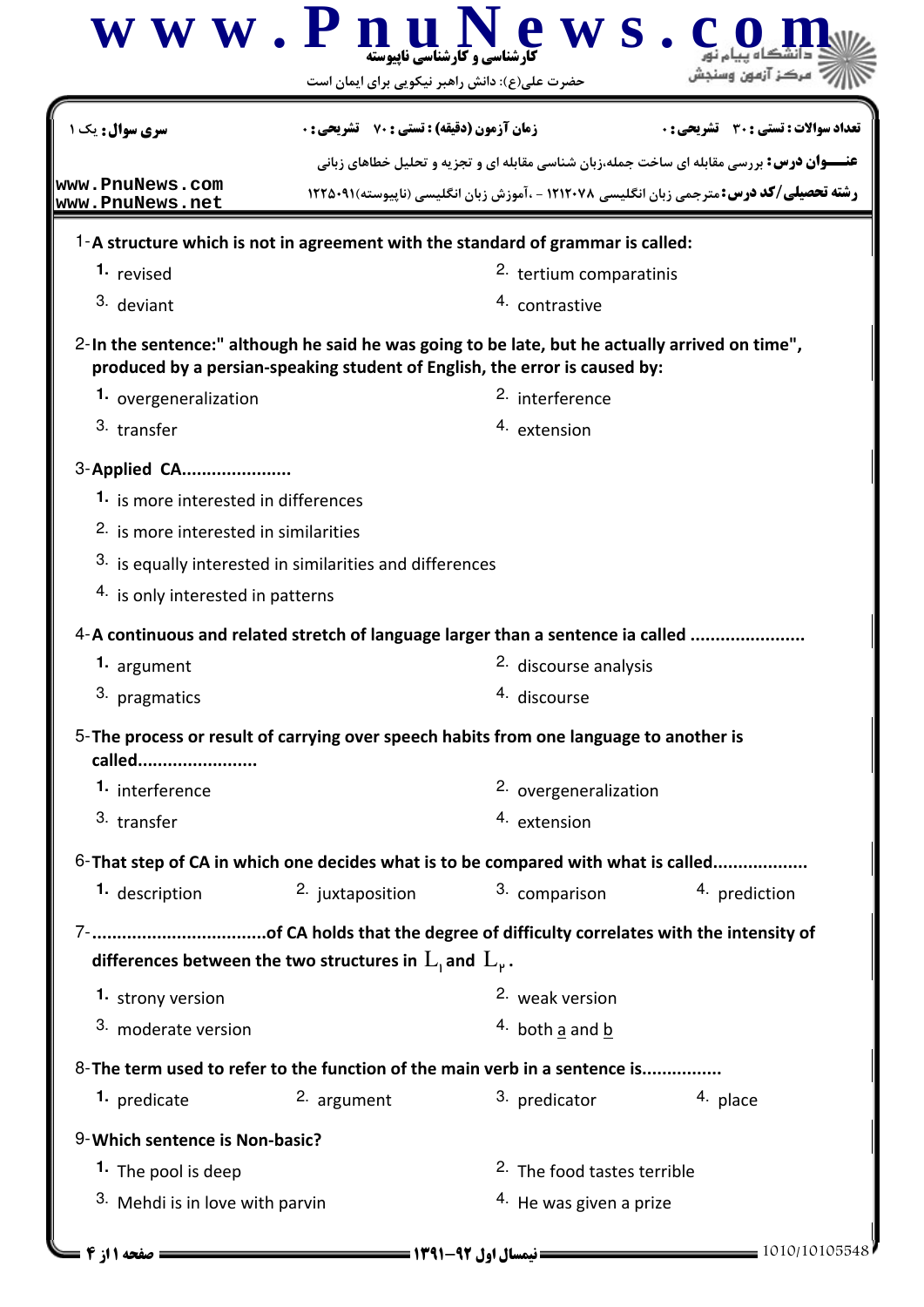|                                                                                                                      | $\bf W \;\bf W \;\bf W$ . $\bf P \;\bf n$ ارشناسی و کار شناسی ناپیوسته<br>حضرت علی(ع): دانش راهبر نیکویی برای ایمان است                                                                            | e w s                         |                                       |
|----------------------------------------------------------------------------------------------------------------------|----------------------------------------------------------------------------------------------------------------------------------------------------------------------------------------------------|-------------------------------|---------------------------------------|
| <b>سری سوال :</b> یک ۱                                                                                               | <b>زمان آزمون (دقیقه) : تستی : 70 ٪ تشریحی: 0</b>                                                                                                                                                  |                               | تعداد سوالات : تستي : 30 ٪ تشريحي : 0 |
| www.PnuNews.com<br>www.PnuNews.net                                                                                   | <b>عنـــوان درس:</b> بررسی مقابله ای ساخت جمله،زبان شناسی مقابله ای و تجزیه و تحلیل خطاهای زبانی<br><b>رشته تحصیلی/کد درس:</b> مترجمی زبان انگلیسی ۱۲۱۲۰۷۸ - ،آموزش زبان انگلیسی (ناپیوسته)۱۲۲۵۰۹۱ |                               |                                       |
| 10-The placement of an element of the sentence in front of it about which something is going to be<br>said is called |                                                                                                                                                                                                    |                               |                                       |
| 1. generalization                                                                                                    | 2. topicalization                                                                                                                                                                                  | 3. cliticization              | 4. collocation                        |
| 11-How many arguments are there in this sentence?<br>"A man is in the garden."                                       |                                                                                                                                                                                                    |                               |                                       |
| 1. $1\frac{1}{1}$                                                                                                    | 2.2                                                                                                                                                                                                | 3.3                           | <sup>4</sup> . No argument            |
| 12-The number of simple verbs in Modern Persian is                                                                   |                                                                                                                                                                                                    |                               |                                       |
| 1. around $1000$                                                                                                     | $2.$ around 500                                                                                                                                                                                    | $3.$ around 2000              | $4.$ around 100                       |
| 13-In terms of morphological stucture, indirect verbs are like                                                       |                                                                                                                                                                                                    |                               |                                       |
| 1. simple verbs                                                                                                      |                                                                                                                                                                                                    | 2. compounds                  |                                       |
| 3. subordinates                                                                                                      |                                                                                                                                                                                                    | 4. parallel structures        |                                       |
| 14-Verbs that reflect some sort of sensing process are called                                                        |                                                                                                                                                                                                    |                               |                                       |
| 1. straight forward psychological verbs                                                                              |                                                                                                                                                                                                    | 2. psychological verbs        |                                       |
| <sup>3.</sup> reverse psychological verbs                                                                            |                                                                                                                                                                                                    | 4. actionverbs                |                                       |
| 15-In two follwing sentences<br>A: He paid the Bill.<br>B: He paid last time.                                        |                                                                                                                                                                                                    |                               |                                       |
|                                                                                                                      | 1. Both A and B are one- place predicator sentences.                                                                                                                                               |                               |                                       |
|                                                                                                                      | <sup>2.</sup> Both A and B are two- place predicator sentences                                                                                                                                     |                               |                                       |
|                                                                                                                      | 3. A is one-place and B is two-place sentences                                                                                                                                                     |                               |                                       |
|                                                                                                                      | 4. A is two-place and B is one-place sentences                                                                                                                                                     |                               |                                       |
| 16-Which statement is correct?                                                                                       |                                                                                                                                                                                                    |                               |                                       |
|                                                                                                                      | <sup>1.</sup> Both oarticles and prepositions carry strong avvent.                                                                                                                                 |                               |                                       |
|                                                                                                                      | <sup>2.</sup> Particles, but not prepositions, carry strong avvent.                                                                                                                                |                               |                                       |
|                                                                                                                      | 3. Prepositions, but not prepositions, carry strong avvent.                                                                                                                                        |                               |                                       |
|                                                                                                                      | 4. Neither particles nor prepositions carry strong avvent.                                                                                                                                         |                               |                                       |
| «مهدي لايق همسر مهربانش مي باشد » The Persian sentence?                                                              |                                                                                                                                                                                                    |                               |                                       |
| 1. is one - place predicator                                                                                         |                                                                                                                                                                                                    | 2. is two - place predicator  |                                       |
| 3. is three - place predicator                                                                                       |                                                                                                                                                                                                    | 4. is four - place predicator |                                       |
| 18-Errors which can be attinuted to different sources are called                                                     |                                                                                                                                                                                                    |                               |                                       |
| 1. contrastive                                                                                                       | $2.$ two - place                                                                                                                                                                                   | 3. ambiguous                  | 4. stylistic                          |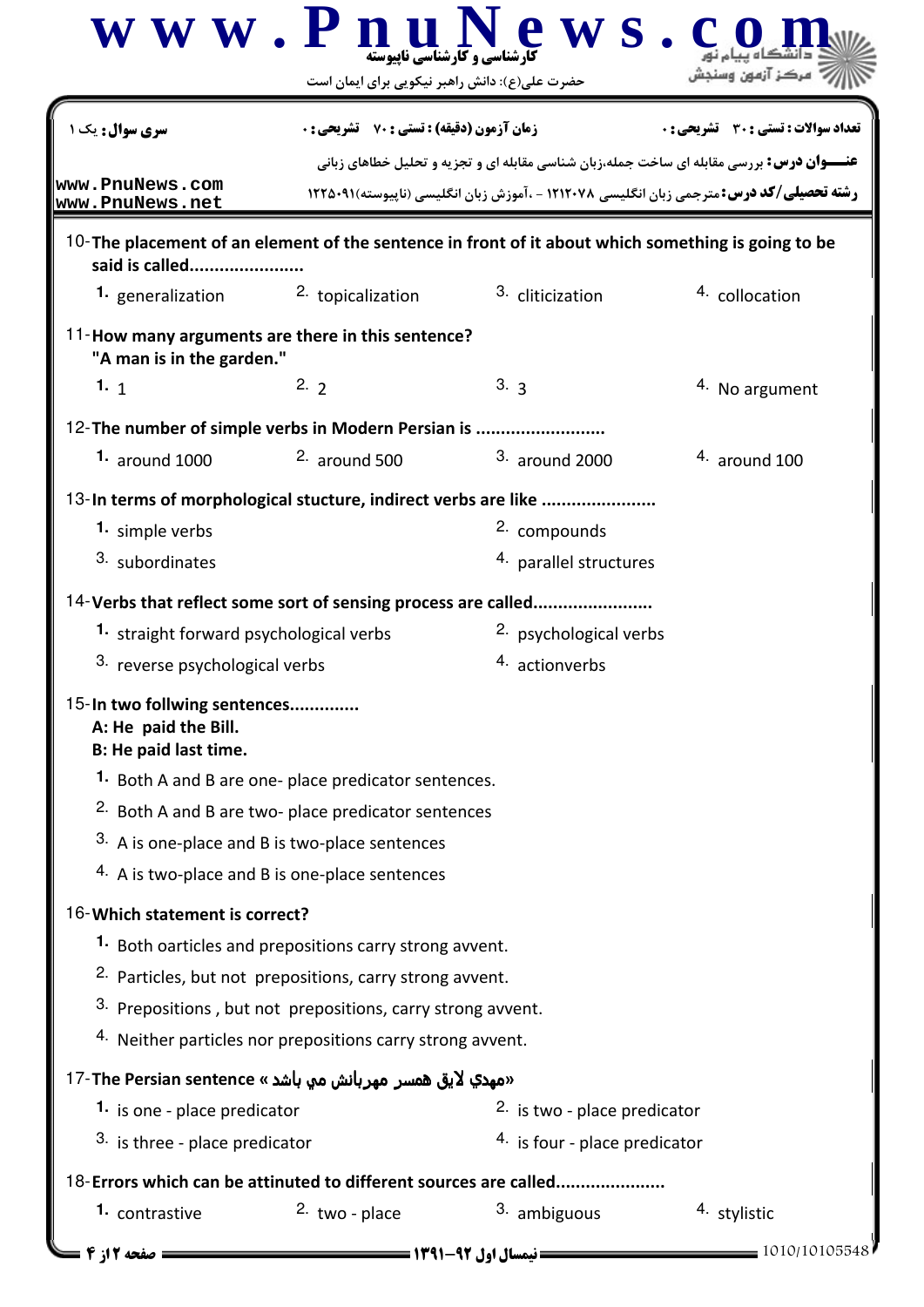|                                                          | www.Pnul<br><b>گارشناسی و کارشناسی ناپیوسته</b><br>حضرت علی(ع): دانش راهبر نیکویی برای ایمان است             | ews.                     |                                                                                                                                                                                                                                             |  |
|----------------------------------------------------------|--------------------------------------------------------------------------------------------------------------|--------------------------|---------------------------------------------------------------------------------------------------------------------------------------------------------------------------------------------------------------------------------------------|--|
| سری سوال : یک<br>www.PnuNews.com                         | <b>زمان آزمون (دقیقه) : تستی : 70 ٪ تشریحی: 0</b>                                                            |                          | تعداد سوالات : تستي : 30 - تشريحي : 0<br><b>عنـــوان درس:</b> بررسی مقابله ای ساخت جمله،زبان شناسی مقابله ای و تجزیه و تحلیل خطاهای زبانی<br><b>رشته تحصیلی/کد درس:</b> مترجمی زبان انگلیسی ۱۲۱۲۰۷۸ - ،آموزش زبان انگلیسی (ناپیوسته)۹۱-۱۲۲۵ |  |
| www.PnuNews.net                                          |                                                                                                              |                          |                                                                                                                                                                                                                                             |  |
| $1.$ thrill                                              | 19-In Persian, the /r/ between two vowels is<br><sup>2.</sup> retroflex                                      | 3. devoiced              | <sup>4.</sup> flap                                                                                                                                                                                                                          |  |
|                                                          |                                                                                                              |                          |                                                                                                                                                                                                                                             |  |
| 20-Which one is correct?                                 |                                                                                                              |                          |                                                                                                                                                                                                                                             |  |
|                                                          | 1. Nasals and laterals are inherently voiced.<br><sup>2.</sup> Nasals and laterals are inherently voiceless. |                          |                                                                                                                                                                                                                                             |  |
|                                                          | 3. Nasals and laterals are inherently devoiced.                                                              |                          |                                                                                                                                                                                                                                             |  |
| 4. None of the a bove.                                   |                                                                                                              |                          |                                                                                                                                                                                                                                             |  |
|                                                          |                                                                                                              |                          |                                                                                                                                                                                                                                             |  |
| 1. /m/ ,/n/ ,/p/ ,/L/                                    | 21-Which consonants in American English can be syllabic?                                                     | 2. /L/ /r / /p / p / m/  |                                                                                                                                                                                                                                             |  |
| $3.$ /m/,/n/,/L/,/r/                                     |                                                                                                              | 4. /r / Jd / Jm / m/     |                                                                                                                                                                                                                                             |  |
|                                                          |                                                                                                              |                          |                                                                                                                                                                                                                                             |  |
| 1. fronting                                              | 22-In English, many vowels lose their contrast before /r/. This is an instance of                            | 2. Assumed phonetic Base |                                                                                                                                                                                                                                             |  |
| 3. naturalization                                        |                                                                                                              | 4. neutralixation        |                                                                                                                                                                                                                                             |  |
|                                                          |                                                                                                              |                          |                                                                                                                                                                                                                                             |  |
| 23-Close syllables end in<br>1. consonant                | $2. \text{code}$                                                                                             | 3. vowel                 | 4. nucleus                                                                                                                                                                                                                                  |  |
|                                                          |                                                                                                              |                          |                                                                                                                                                                                                                                             |  |
|                                                          | 24-In persian, nominal compounds normally have their stronger accent on                                      |                          |                                                                                                                                                                                                                                             |  |
|                                                          | 1. both members of the compound<br>3. last members of the compound                                           |                          | <sup>2.</sup> first members of the compound<br>4. none of the parts of compound                                                                                                                                                             |  |
|                                                          |                                                                                                              |                          |                                                                                                                                                                                                                                             |  |
|                                                          | 25-Compound sentences in Persian                                                                             |                          |                                                                                                                                                                                                                                             |  |
| 1. have strong accent on the first clause.               | <sup>2.</sup> have strong accent on the second clause.                                                       |                          |                                                                                                                                                                                                                                             |  |
|                                                          | 3. have seperate strong accent on each clause.                                                               |                          |                                                                                                                                                                                                                                             |  |
| 4. have no strong accent.                                |                                                                                                              |                          |                                                                                                                                                                                                                                             |  |
|                                                          |                                                                                                              |                          |                                                                                                                                                                                                                                             |  |
| 26-Which one is not a function word?<br>1. demonstrative | 2. pronoun                                                                                                   | 3. conjunction           | 4. auxiliary verb                                                                                                                                                                                                                           |  |
|                                                          |                                                                                                              |                          |                                                                                                                                                                                                                                             |  |
| 1. $_{\text{tone}}$                                      | 27-Pitch variation over a range of syllables to syntactic information is called<br>2. accent                 | 3. segment               | 4. intonation                                                                                                                                                                                                                               |  |
|                                                          |                                                                                                              |                          |                                                                                                                                                                                                                                             |  |
|                                                          |                                                                                                              |                          | 28-A is an area of meaning that is represented in the lexicon by a group of related words.                                                                                                                                                  |  |
| 1. system                                                | <sup>2.</sup> interlanguage                                                                                  | 3. lexical field         | <sup>4</sup> semantic field                                                                                                                                                                                                                 |  |
| صفحه 13 ; 4                                              | ــــــــــ نیمسال اول ۹۲- <b>۱۳۹۱ ـــــــــــــــــ</b>                                                      |                          | $-$ 1010/10105548                                                                                                                                                                                                                           |  |